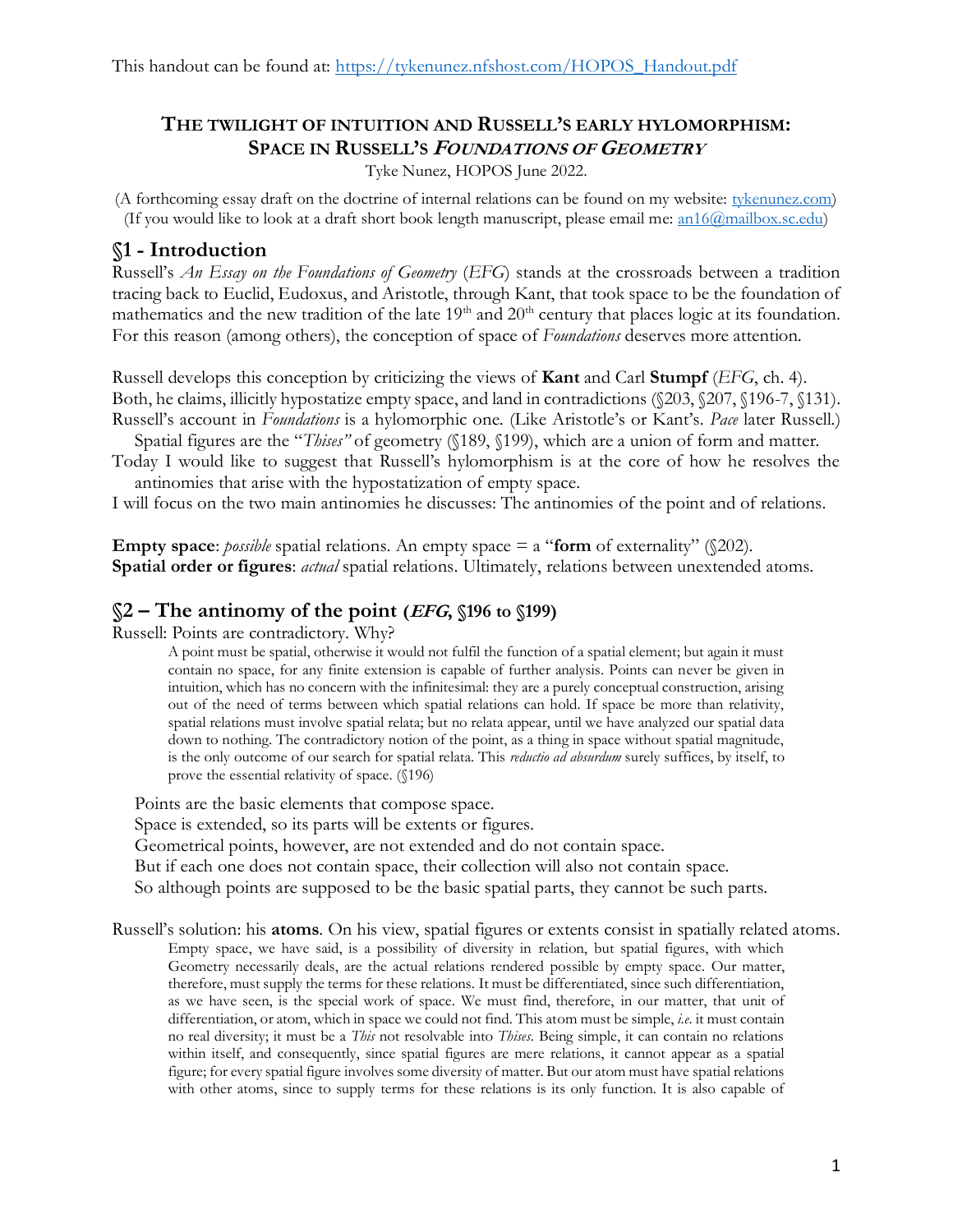having these relations, since it is differentiated from other atoms. Hence we obtain an unextended term for spatial relations, precisely of the kind we require. (§199)

These contain no "intrinsic spatial" properties (§200) and are "non-spatial simple" elements (§199). Because they are non-spatial simples, a heap or composition of atoms does not constitute a space.

Nonetheless, spatially related, these atoms constitute spatial figures and acquire spatial properties.

That which spatially relates these atoms, is a "form of externality." It is a system of possible spatial relations. Spatial atoms are what make these relations actual.

Russell maintains that this solves the antinomy of the point. But why are atoms an improvement?

This solution is hylomorphic: geometrical figures are constituted through a form and a matter. Non-spatially related atoms are non-related relata. They are unenformed **matter**.

Through an empty space, or a "form of externality," they become related relata — enformed matter. Such a "form of externality" is an unenmattered geometrical form.

Spatial figures or extents — enformed matter — can always be divided into further extents — further enformed matter. One will never hit simple atoms alone, unenformed by their spatial relations.

The antinomy arose because extensionless points were supposed to compose an extension, a space. Unlike points, however, atoms are non-spatial, so are not supposed to compose space.

- And because atoms are not spatial elements, in repeatedly dividing a space, there is no expectation that one will reach atoms, as the basic elements of space.
- Thus, so long as one does not take atoms to compose space, but only takes them to constitute space when they are spatially related, and one does not confuse non-spatial atoms with spatially related atoms—unenformed and enformed matter—the antinomy of the point disappears.

### **§3 – The antinomy of spatial relations (EFG, §201 to §207)**

Russell puts the antinomy of spatial relations as follows:

Spatial figures must be regarded as relations. But a relation is necessarily indivisible, while spatial figures are necessarily divisible *ad infinitum.*" (*EFG*, §195, p. 189; §202, p. 194).

Here he seems to be thinking that a spatial figure, e.g., a line segment "-" is divisible into parts: "-" and "-" and that the whole line segment can be thought of as a relation between its two parts.

For this reason, a spatial figure is regarded as a relation.

Nonetheless, a relation is indivisible. Why?

Well, a relation relates relata. For example, "loves" relates in "Othello loves Desdemona." The relation "love," however, does not divide into parts. As a result, it seems spatial figures cannot be relations.

Russell's solution:

**§207.** The apparent divisibility of the relations which constitute spatial order, then, may be explained in two ways, though these are at bottom equivalent. We may take the relation as considered in connection with empty space, in which case it becomes more than a relation; but being falsely hypostatized, it appears as a complex thing, necessarily composed of elements, which elements, however, nowhere emerge until we analyze the pseudo-thing down to nothing, and arrive at the point. In this sense, the divisibility of spatial relations is an unavoidable illusion. Or again, we may take the relation in connection with the material atoms it relates. In this case, other atoms may be imagined, differently localized by different spatial relations. If they are localized on the straight line joining two of the original atoms, this straight line appears as divided by them. But the original relation is not really divided: all that has happened is, that two or more equivalent relations have replaced it, as two compounded relations of father and son may replace the equivalent relation of grandfather and grandson. These two ways of viewing the apparent divisibility are equivalent: for empty space, in so far as it is not illusion, is a name for the aggregate of possible space-relations. To regard a figure in empty space as divided, therefore,